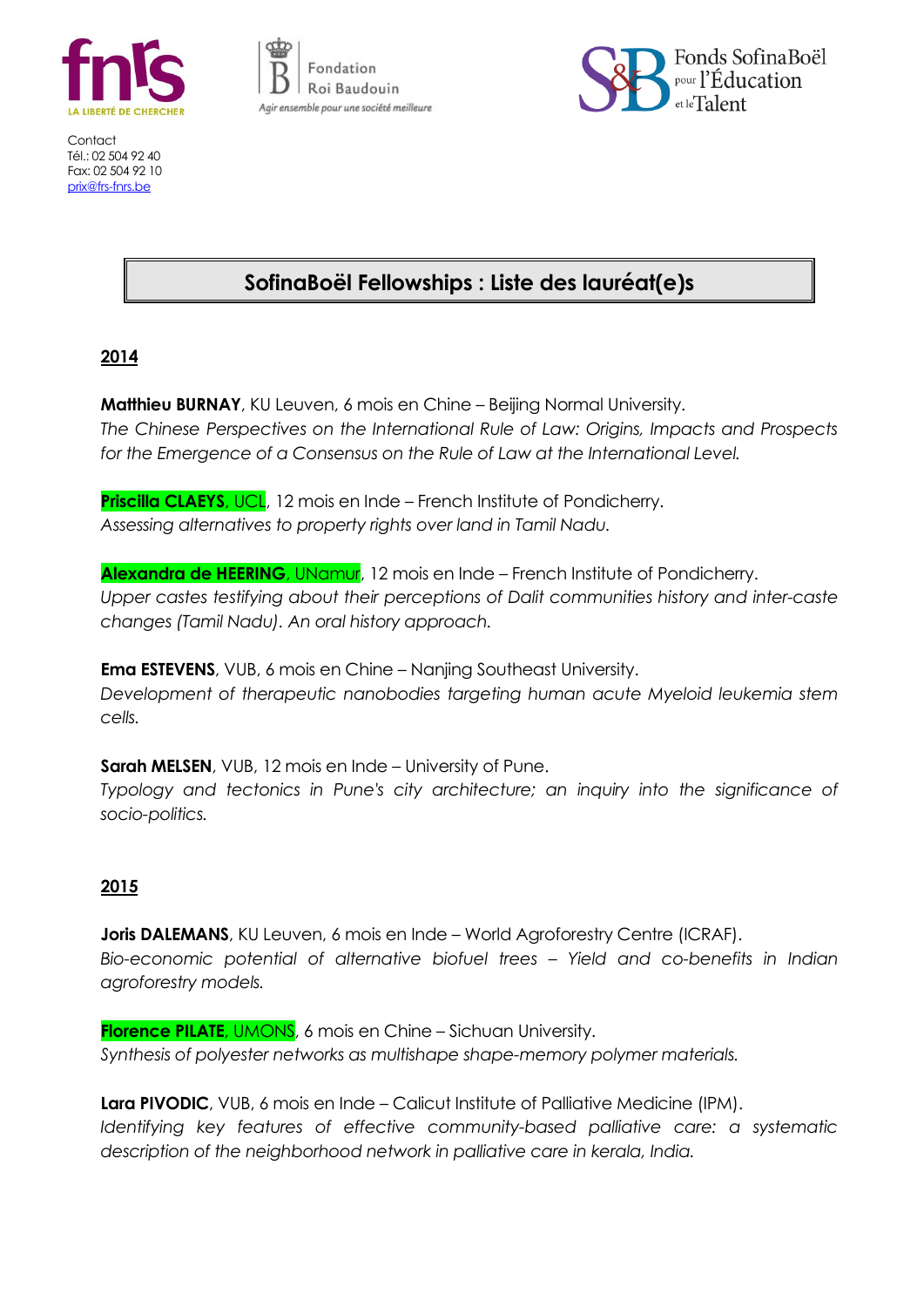





## **2016**

#### **Élodie ROELS**, ULg, 6 mois en Australie – University of Sydney.

*6-months externship in the context of a small animal internal medicine residency programme (ECVIM-CA) including 1 month of research in the laboratory of infectious disease research.*

**Hanne STRUYFS**, UAntwerpen, 6 mois au Canada – McGill University.

*MRI biomarkers for synaptic and neurodegeneration in early Alzheimer's disease - a verification study.*

**Valentine THIRY**, ULB, 6 mois en Malaisie – Danau Girang Field Centre. *Eco-ethology of Proboscis monkey (Nasalis larvatus) and assessment of its role in forest regeneration along the Kinabatangan River, Sabah, Borneo.*

**Dorien VAN LYSEBETTEN**, UGent, 6 mois en Australie – University of Queensland. *Design and Synthesis of Cyclic Peptides with Improved Therapeutic Potential by Molecular Grafting on Bile acid Scaffolds.*

**Agatha VERDEBOUT**, ULB, 12 mois au Canada – McGill University. *Indifference as 'pop culture' – A deconstruction of the traditional discourse on the use of force in the 19th century.*

### **2017**

**Carmen ADRIAENS**, KU Leuven, 12 mois aux USA – Bethesda National Cancer Institute. *Determining chromatin-related roles of the short non-coding RNA NEAT1\_1 and paraspeckles in the cellular stress response.*

**Marie-Angélique DE SCHEERDER**, UGent, 12 mois en Australie – University of Sydney. *HIV STAR: HIV-1 sequencing after treatment interruption to identify the clinically significant anatomical reservoir.*

**François HEREMANS**, UCL, 12 mois au Royaume-Uni – University of Edinburgh. *Design of a transfemoral prosthesis with biarticular energy transfer.*

**Cedrick VERYSER**, KU Leuven, 6 mois au Danemark – Aarhus University. *Reduction of carbon dioxide to carbon monoxide by first row transition metal electrocatalysts for application in drug design.*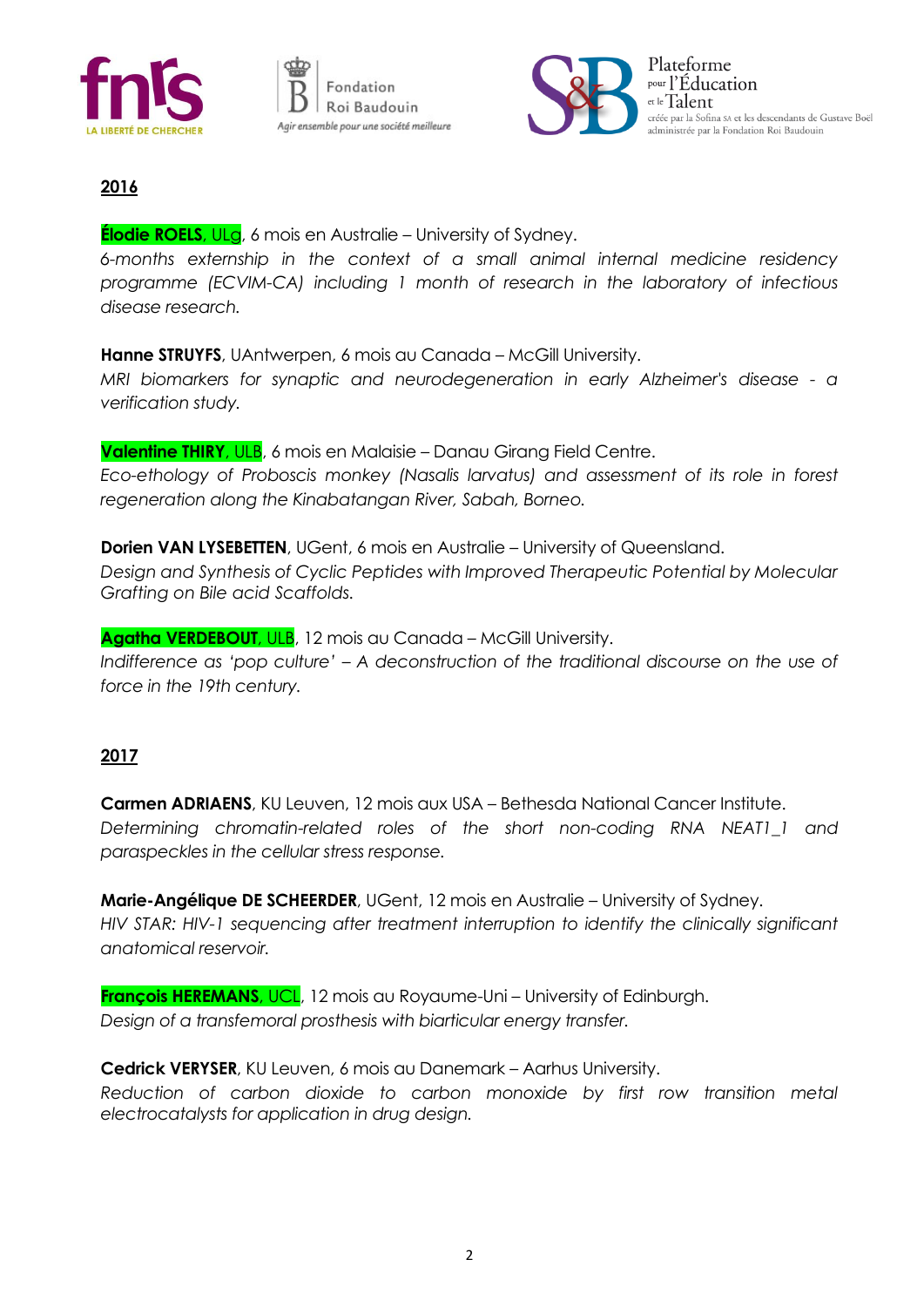





## **2018**

**Mariska BAUWELINCK**, VUB, 6 mois en Espagne – IS Global. *Green Spaces and biomarkers of systemic inflammation in the Whitehall II cohort.*

**Jonathan GOLDENBERG**, UGent, 6 mois en Afrique du Sud – Stellenbosch University. *The thermal properties of colored integument in lizards (Agamidae, Cordylidea): mechanisms and evolution.*

**Frederica PERRONE**, UAntwerpen, 5 mois au Japon – RIKEN Brain Science Institute. *Assessing the pathogenicity of rare PSENs and APP mutations in Alzheimer Disease patients using AB43 ELISA and CRISPR/Cas9 genome editing.*

**Élise ROUSSEAU**, UNamur, 6 mois au Canada – McGill University.

*Blame games in international arenas: an exploration of diplomatic practices in the Kimberley process.*

**Yana VAN DEN HERREWEGEN**, VUB, 6 mois au Royaume-Uni – University of Bristol. *Chemogenetic modulation of astrocytes in temporal lobe epilepsy.*

**Jeroen VRIJSEN**, UHasselt, 6 mois en Australie – University of Melbourne. *Design of Star Polymers with Functional (Pepitde) Sequences as Antimicrobial Materials.*

**Yulin WANG**, VUB, 12 mois au Royaume-Uni – University College London. *Effective Functional Connectivity Comparison of Experiential Acceptance and Cognitive Emotion Regulation.*

### **2019**

**Tom BETTENS**, VUB, 6 mois en Allemagne – University of Heidelberg. *Development of force-induced molecular switches based on expanded porphyrins.*

**Benjamin CLAESSENS**, VUB, 6 mois au Royaume-Uni – University of Edinburgh. *Investigating the mass transfer properties of 3D-printed ZIF-8 monoliths for biobutanol recovery.*

**Arnaud DUVIEUSART**, UCL, 6 mois aux Pays-Bas – University of Utrecht. *Galois structures for 2-groupoids and double groupoids in Mal'tsev and semi-abelian categories.*

**Gilles PAREZ**, UCL, 6 mois en Italie – International School for Advanced Studies. *Entanglement in integrable models: quantum quenches and critical phenomena.*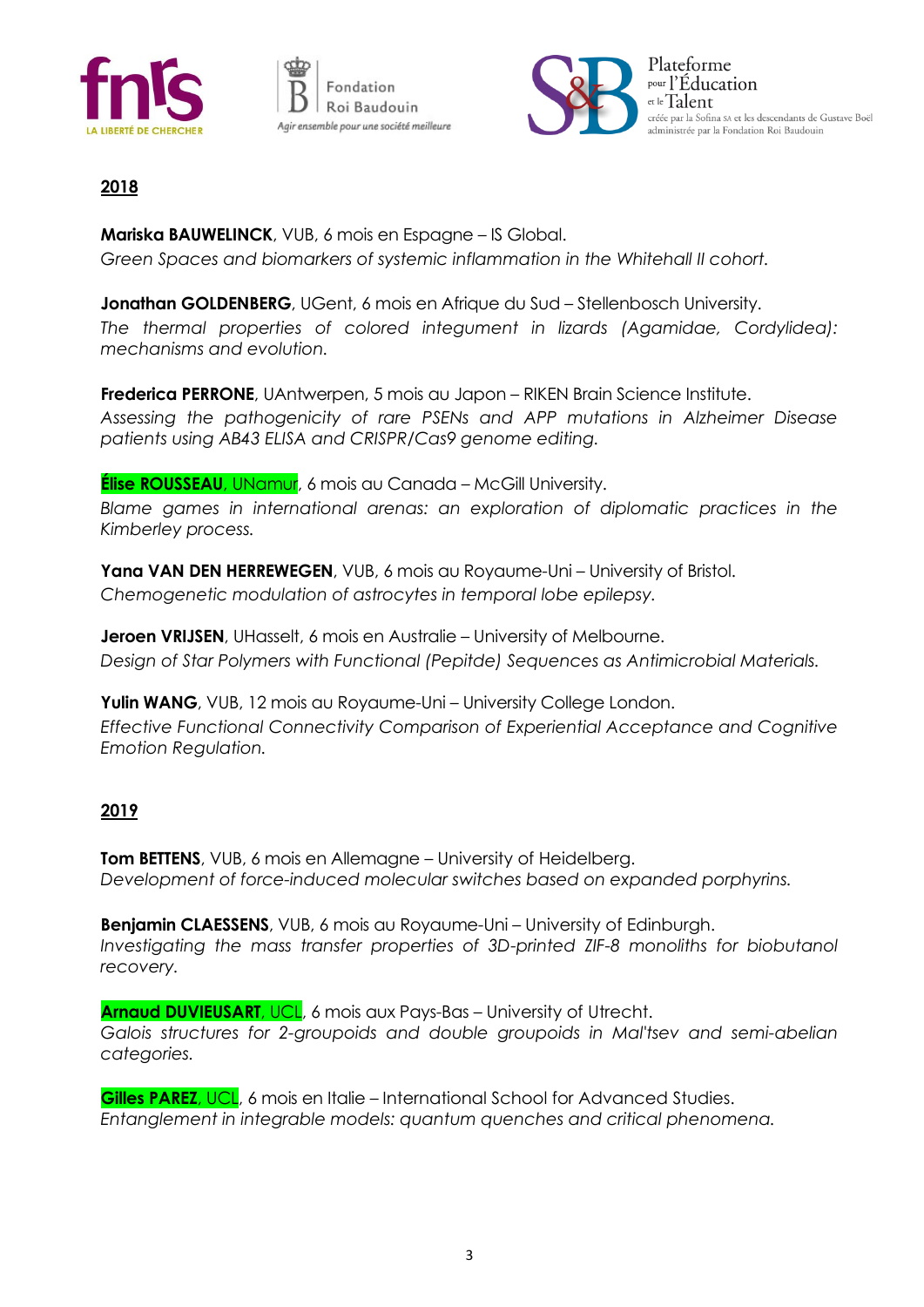





**Senne SENECA**, UHasselt, 6 mois en Allemagne – Heidelberg University. *Photobiomodulation of collective cell behavior using multifunctional upconversion nanocarriers for advanced bone tissue regeneration.*

#### **2020**

**Antoine AERTS**, ULB, 12 mois au Canada – University of Alberta. Laser quantum control of model chemical processes and accurate electronic structure of *polyatomic molecules.* **[Visionner la vidéo de présentation du lauréat](https://www.facebook.com/watch/?v=689108841945777)**

**Emily CLAEREBOUDT**, UMONS, 6 mois en France – University of Strasbourg. *A functional analysis of the biosynthetic pathway of triterpenoids in asteroids and holothuroids.*

**[Visionner la vidéo de présentation de la lauréate](https://www.facebook.com/watch/?v=588379438481811)**

**Charris DE SMET**, UAntwerpen, 6 mois en France – IHMC Paris. *Revolutionising French consumption? Politics, products values and social identities within Parisian consumer culture (c. 1780 – c. 1870).*

**François RENAUD,** UCLouvain, 6 mois en Australie – Macquarie University. *Characterising symmetric c-lenses by their least-change updating properties.* **[Visionner la vidéo de présentation du lauréat](https://www.facebook.com/watch/?v=303788817331148)**

**Thibaux VAN der STEDE**, UGent, 6 mois au Danemark – University of Copenhagen. *A novel exercise physiology mechanism in human muscle: the carnosine-histidine-histamine pathway.*

**Pierre VASSILIADIS,** UCLouvain, 12 mois en Suisse – EPFL. *The interplay between sensory and reward feedback during motor learning: implications for neuroprosthetics and post-stroke rehabilitation.* **[Visionner la vidéo de présentation du lauréat](https://www.facebook.com/watch/?v=902673103578635)**

**Jehan WAEYTENS,** ULB, 6 mois en France – University Paris-Saclay. *Study at the submolecular level of amyloid fibrils by isotope-edited nano-infrared spectroscopy.* **[Visionner la vidéo de présentation du lauréat](https://www.facebook.com/watch/?v=264935021617482)**

#### **2021**

**Isabel Casteels**, KU Leuven, 6 mois aux Pays-Bas – University of Leiden. *Public justice? Shaping Executions from Below during the Dutch Revolt (1560-1590).*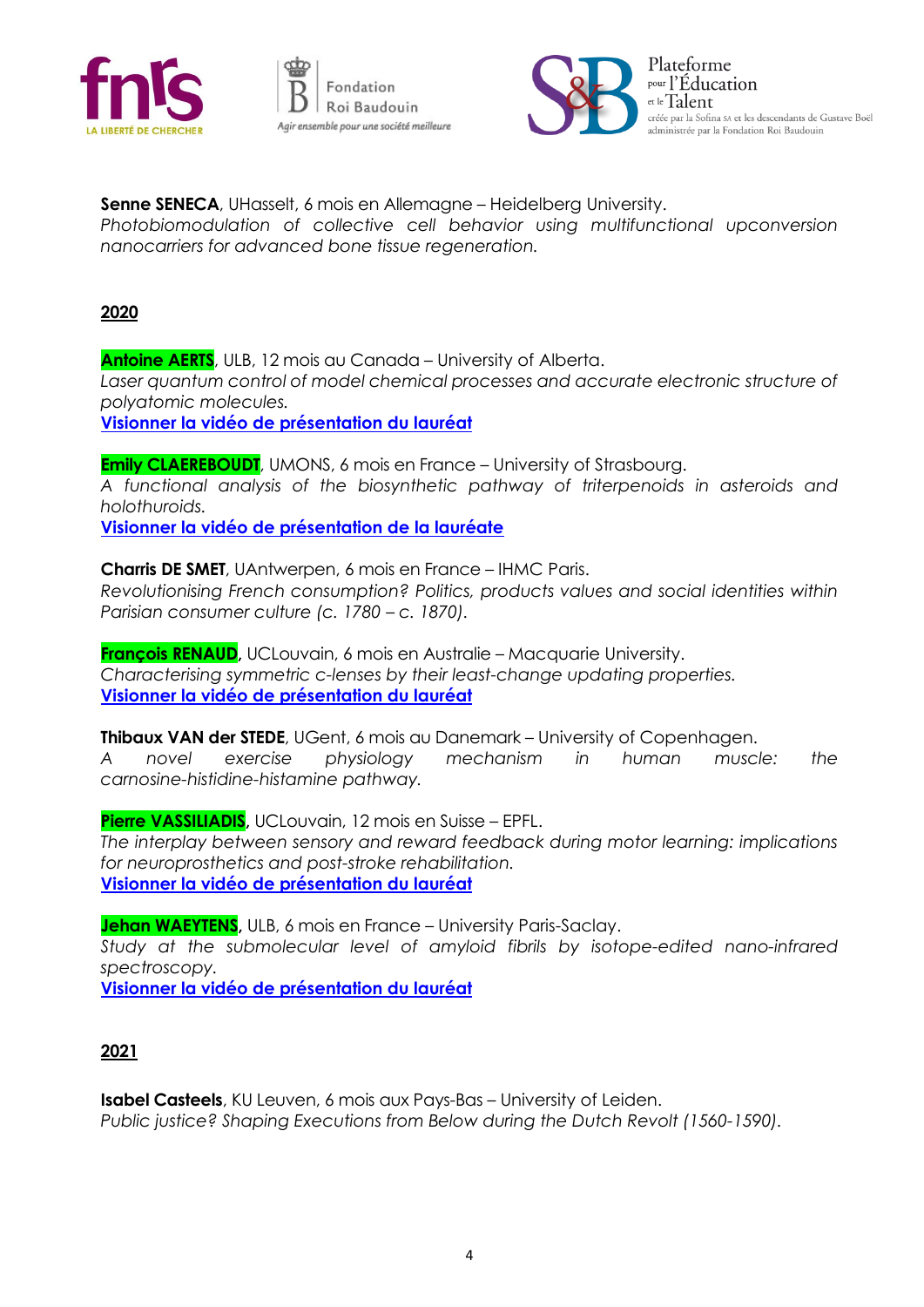





**Nathan De Coster**, UGENT, 12 mois en Afrique du Sud – University of the Western Cape. *White Activists in South Africa's pre- and post-'94 Liberation Movements: Theorising the Problem of White Settler Action.* 

**Hafez Jafari**, ULB, 12 mois au Canada – University of Waterloo. *Bioadhesive anti-infectious hydrogels with self-healing properties for wound healing application.*

**Wendy Müller**, ULIÈGE, 6 mois au Canada – University of Montréal. *SALDI Mass Spectrometry imaging using Optimised Nanosubstrates to enhance the sensitivity and specificity of small molecules analyses.*

**Lorenzo Perini**, KU Leuven, 6 mois en Finlande – University of Helsinki. *Are you seriously doing better than random? Estimating the contamination factor's upper bound error in anomaly detection.*

**Florence Sterck**, UCLouvain/ULB, 6 mois en Suisse – EPFL. *Crossed modules of Hopf algebras.*

**Lisanne Terrie**, KU Leuven, 6 mois en Suisse – ETH. Incorporation of tissue-specific endothelial cells for tissue engineering of human skeletal *muscle.*

**Sébastien Vandenitte**, UNamur, 6 mois en Finlande – Université de Jyväskylä. *Making Referents Seen and Heard Across Languages and Modalities: Comparing constructed action in BSL, LSFB and Belgian French.*

#### **2022**

**Lukasz Mateusiak**, VUB, 12 mois au Pays-Bas – University of Leiden. *Assessing the use of novel targeted fluorescent tracers for intraoperative tumor imaging and metastasis tracking in relevant mouse models.* 

**Hamid Reza Niknejad**, KU Leuven, 12 mois au Pays-Bas – University of Utrecht. Intra-operative Functional Ultrasound Imaging for the Evaluation of Ischemia in *Cerebrovascular Surgery.*

**Marjolein Van Damme**, KU Leuven, 6 mois en Allemagne – University of Hamburg. *Cash or care: Insights from the German long-term care system.*

**Valérie Vandenbempt**, ULB, 6 mois en Australie – University of Adelaide.

*The role of PTPN2 in transcriptional and metabolic maturation of stem cells in insulin-producing b-cells.*